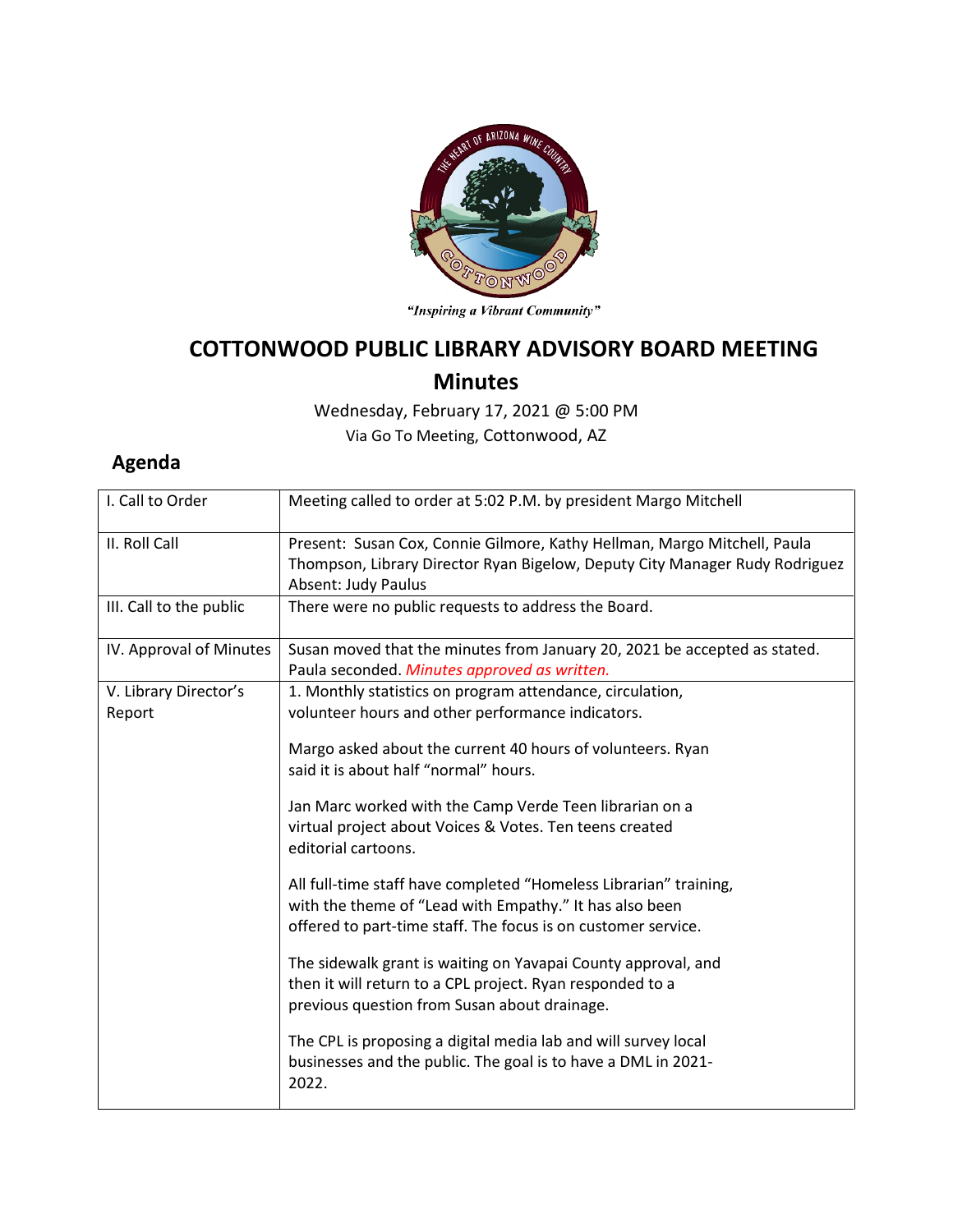|                         | Kathy, at Camp Verde Community Library, received a grant for a<br>mobile STEM/STEAM lab. They will convert a 40' 5 <sup>th</sup> wheel to a<br>mobile lab. CPL will participate.<br>Covid standard operating procedures are in place as long as<br>necessary. Hopefully things will continue to improve, but the                                                                                                                           |
|-------------------------|--------------------------------------------------------------------------------------------------------------------------------------------------------------------------------------------------------------------------------------------------------------------------------------------------------------------------------------------------------------------------------------------------------------------------------------------|
|                         | CPL remains cautious.                                                                                                                                                                                                                                                                                                                                                                                                                      |
| VI. Unfinished Business | Rudy gave an update on the advisory board reorganizations. It<br>will not be a consolidation. He has talked with the city attorney,<br>and they are moving forward to "work groups." It will probably<br>be presented to the City Council on either March 2 or March 16<br>for review. There are several groups that will be affected. We<br>will have one or two more Library Advisory Board meetings<br>before this change is confirmed. |
|                         | Ryan suggested the following projects that the Library Work<br>Group could address:                                                                                                                                                                                                                                                                                                                                                        |
|                         | 1. Book Fair<br>2. Late fees<br>3. Comic Expo<br>4. Code of Conduct<br>5. Community garden at the library<br>Digitize historical documents, in conjunction with<br>6.<br>Clemenceau<br>7. Grants                                                                                                                                                                                                                                           |
|                         | Susan asked if the Historical Preservation Commission<br>would be changing, but it is a different structure. She also<br>requested that we get more statistics on the late fee/fine<br>issue since Covid. Ryan will look at YLN data.                                                                                                                                                                                                      |
|                         | Paula asked if we have to wait for the reorganization<br>before starting on new projects. Rudy said we can move<br>forward, but we should put it on the official agenda for<br>now.                                                                                                                                                                                                                                                        |
|                         | Connie asked about birthday cards. Rudy said we can<br>continue, and Margo thinks it is a good idea. We will<br>discuss this further.                                                                                                                                                                                                                                                                                                      |
|                         | Margo asked about the Volunteer Appreciation event, and<br>Ryan said a work group could help.                                                                                                                                                                                                                                                                                                                                              |
| VII. New Business       | There was no new business.                                                                                                                                                                                                                                                                                                                                                                                                                 |